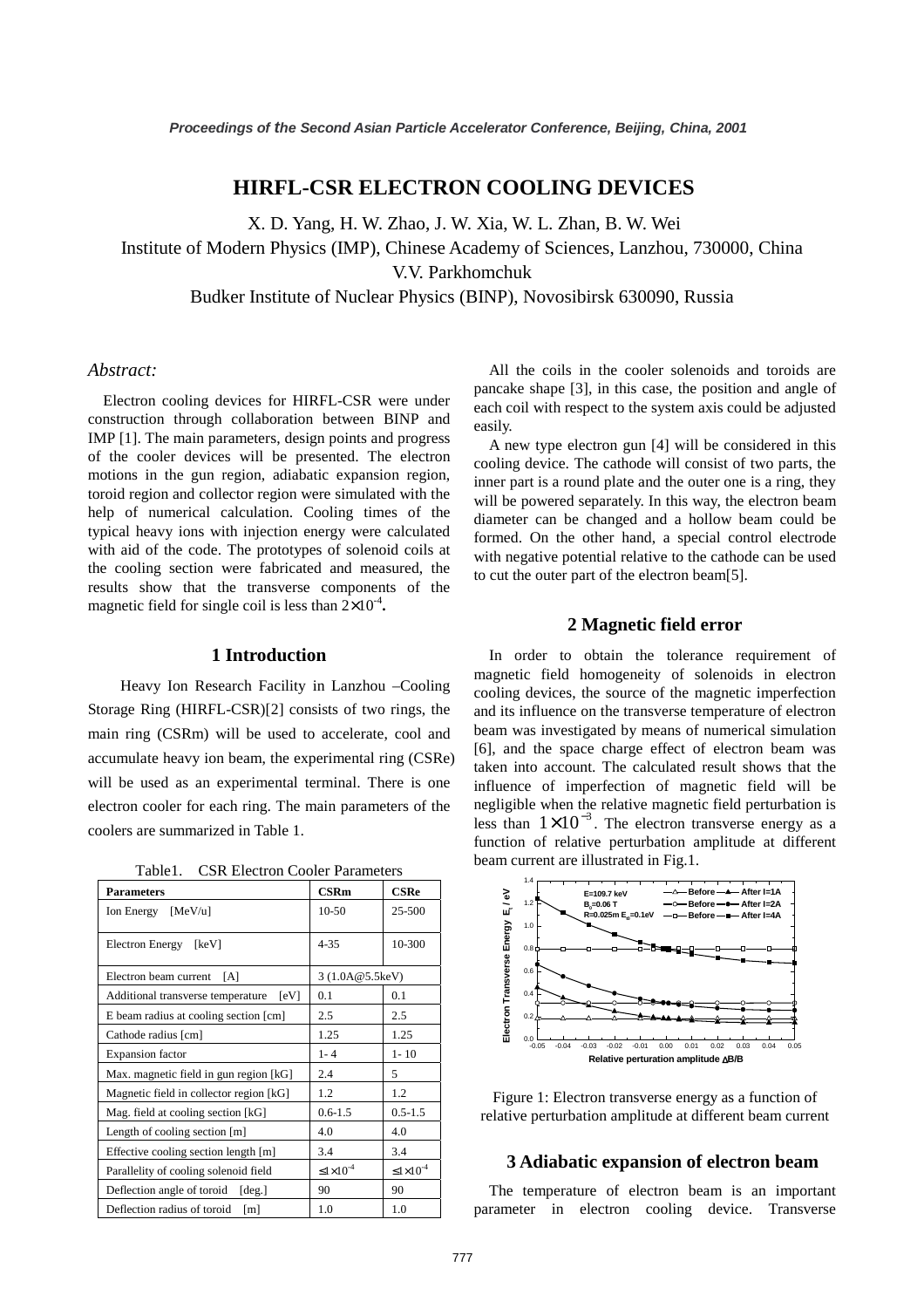temperature could be reduced when an electron beam passes through a magnetic field with negative gradient. Adiabatic expansion of electron beam moving in different magnetic fields with different energy and current was studied by computer simulation[7]. The result shows that in the adiabatic expansion region the transverse temperature of electron beam is reduced by a factor equal to the ratio between the initial and final magnetic field strengths, provided that the field change is adiabatic with respect to the cyclotron motion of the electrons. The electron transverse energy as a function of expansion factor at different beam current is shown in Fig.2.



Figure 2: Electron transverse energy as a function of expansion factor at different beam current

#### **4 Toroid**

The electron beam is deflected into and out interaction region by toroid in the electron cooling device. The magnetic field distribution in toroid and at the interface among toroid and solenoids is very complicated. The properties of the magnetic field in the toroid give rise to a change in the transverse energy of the electron.



Figure 3: Electron transverse energy distribution along radii at different beam current

A code was developed to study the spatial distribution of electron transverse energy in the beam as it moves through the toroid[8]. The space charge effect was taken into account in the code. The simulation results show that the increase of the transverse energy could be minimized when the ratio between the central length of the toroid and the electron cyclotron wavelength is an integer. Fig.3 and Fig.4 demonstrate the electron transverse energy distributions along the radial and azimuth direction after pass through the toroid.



Figure 4: Electron transverse energy azimuth distribution

#### **5 Collector**

High efficiency collector is favorable for stable operation of an electron cooling device and regulation of high voltage power supply. The dependences of collector efficiency on the geometric, electrical and magnetic factors are investigated[9]. The result shows that high efficiency can be obtained under appropriate parameter setup. The loss current with respect to primary beam current is less than  $1 \times 10^{-4}$ , the efficiency is higher than 99.99% . The relative loss current of collector as a function of magnetic field ratio is presented in Fig.5.



Figure 5: Relative loss current of collector as a function of magnetic field ratio

### **6 Cooling**

With the help of electron cooling code, the influence of the main parameters of electron cooling device on the cooling time was simulated, cooling times of  $^{238}U^{91+}$ ion with the energy  $400MeV/u$  at different parameters were calculated[10], and the factors which influence the cooling time were analyzed. The cooling time as a function of electron density is indicated in Fig.6.